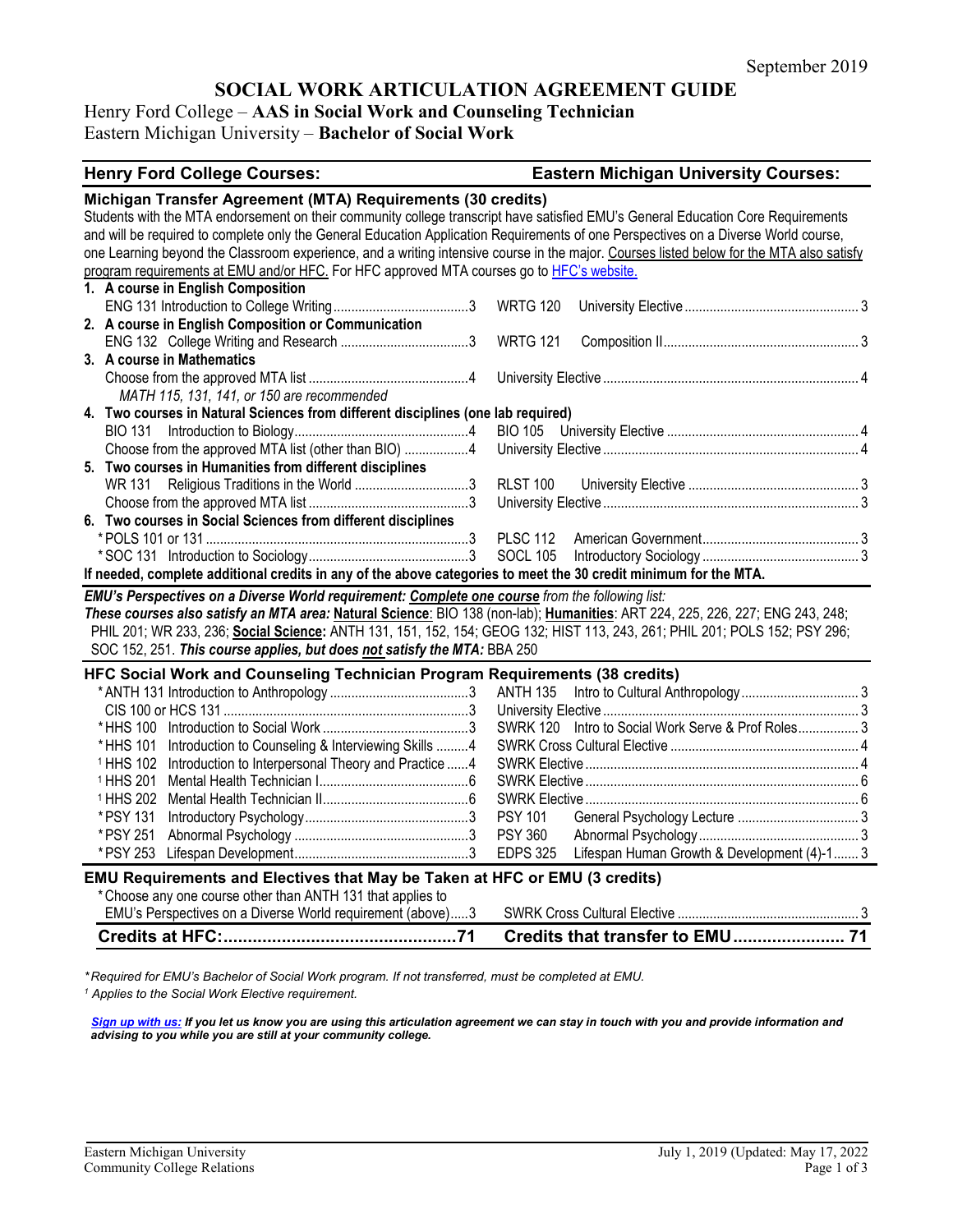# **SOCIAL WORK ARTICULATION AGREEMENT GUIDE**

Henry Ford College – **AAS in Social Work and Counseling Technician** Eastern Michigan University – **Bachelor of Social Work**

# **Admission Process for the Social Work Program at Eastern Michigan University**

#### **Program Admission Process:**

- 1. Overall GPA of 2.3 or higher at time of admission to BSW program
- 2. Submission of an application which will be distributed in SWRK 251.
- 3. Completion of 40 hrs of post-high school volunteer, employment or internship experience in a human service setting.
- 4. Completion of introductory social work courses: SWRK 120, SWRK 200, SWRK 222, & SWRK 251 with grades of "C" or higher
- 5. Submission of a reflective essay completed in SWRK 251.
- 6. Meet with a BSW advisor to develop a Plan of Study and review progress to date

### **Completion of the Social Work Program at Eastern Michigan University**

# **Pre-Admission Requirements (7 credits)**

| Human Diversity & Social Justice 3          |  |
|---------------------------------------------|--|
| Social Welfare Policies & Services 3        |  |
| Self-Assessment for Profession of SW 1      |  |
| <b>Major Requirements</b><br>(44 credits)   |  |
| Theoretical Bases for Social Work Prac 3    |  |
| Foundations of Social Work Practice  3      |  |
| Practice I - Skill Integration Seminar  1   |  |
| Writing for Agency Practice  3              |  |
| Generalist SW Pract: Orgs & Communities  3  |  |
| Analysis & Change of Soc Welfare Policies 3 |  |
| Generalist SW Pract: Individuals & Fam  3   |  |
| Generalist SW Pract: Groups 3               |  |
| Social Work Evaluation & Research  4        |  |
| Social Work Practice with Women & Girls  3  |  |
| Social Work Practice with People of Color 3 |  |
|                                             |  |
|                                             |  |
|                                             |  |

*Note: If fewer than 69 credits are transferred, additional credits must be completed at EMU to bring the program total to 120 credits.*

*<sup>1</sup> Satisfies EMU's "Learning beyond the Classroom" requirement.*

- *<sup>2</sup> SWRK 200, 222 and 251are pre-requisites for all upper division SWRK courses. 3 Satisfies EMU's Writing Intensive in the major requirement.*
-